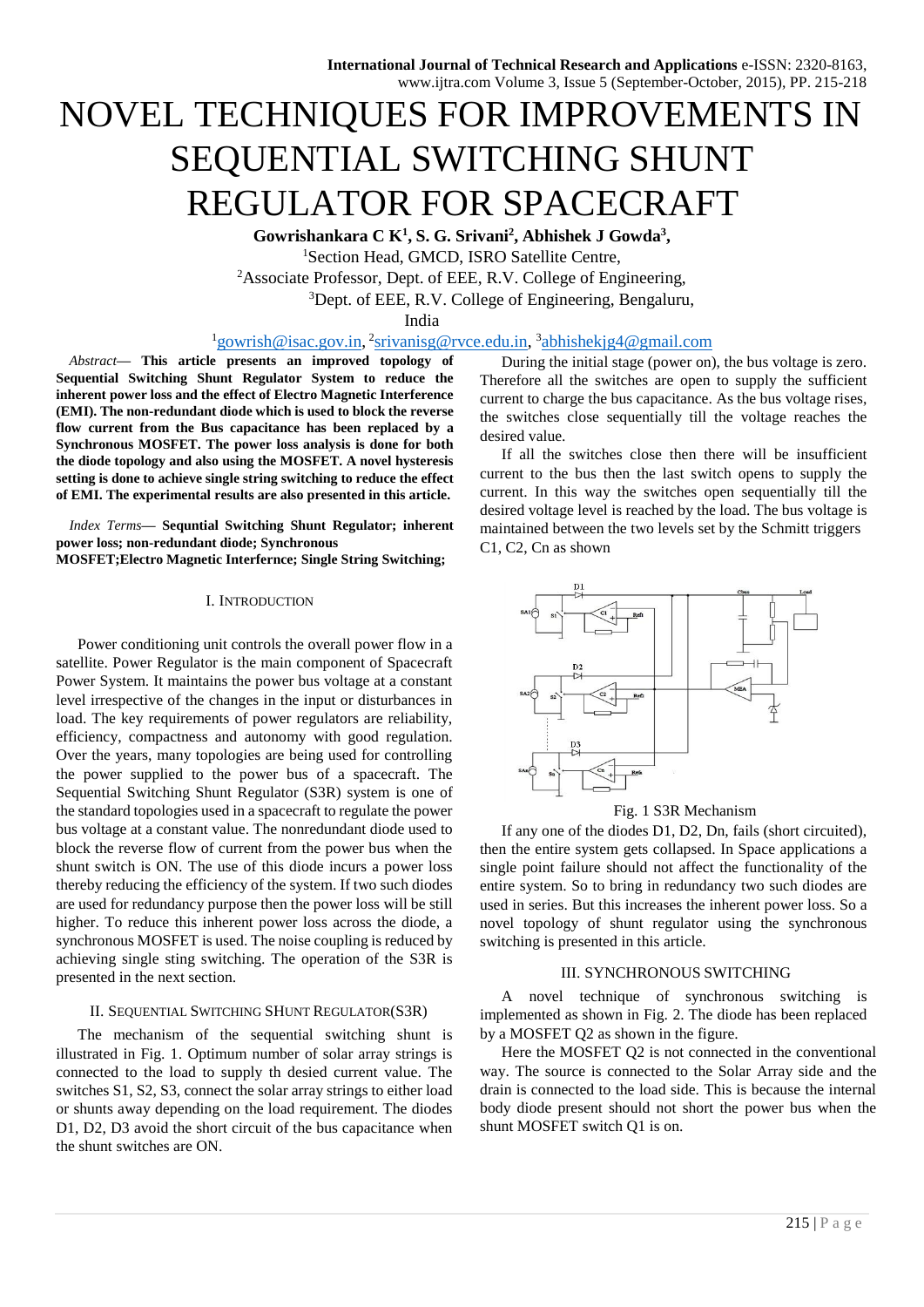

**Fig. 2 Sunchronous Switching to reduce the inherent** 



**Fig.3 Gating signals for the Synchronous Switching** 

An opto-coupler and a transistor inverter are used to generate the gating signals for the switch Q2. The gating signals generated are shown in Fig.3. The first signal is for the switch Q2 which is generated from the second signal which is to drive the switch Q1. The opto-coupler and transistor based gate drive for switch Q2 is given in Fig.4



**Fig. 4. Opto-coupler based gate drive.** 

The waveforms in Fig. 5 and Fig. 6 show the voltage and current of the non-redundant diode. The waveforms are taken for the maximum rise time of 10us. The power loss across the diode is calculated using these waveforms.



**Fig. 6 Diode Current rise and voltage fall** 

The Fig. 7 and Fig. 8 show the voltage and current waveforms of the Synchronous MOSFET. The waveforms are taken for the maximum rise time of 10us. The power loss across the MOSFET is calculated using these waveforms.



**Fig. 7 MOSFET Current fall and voltage rise**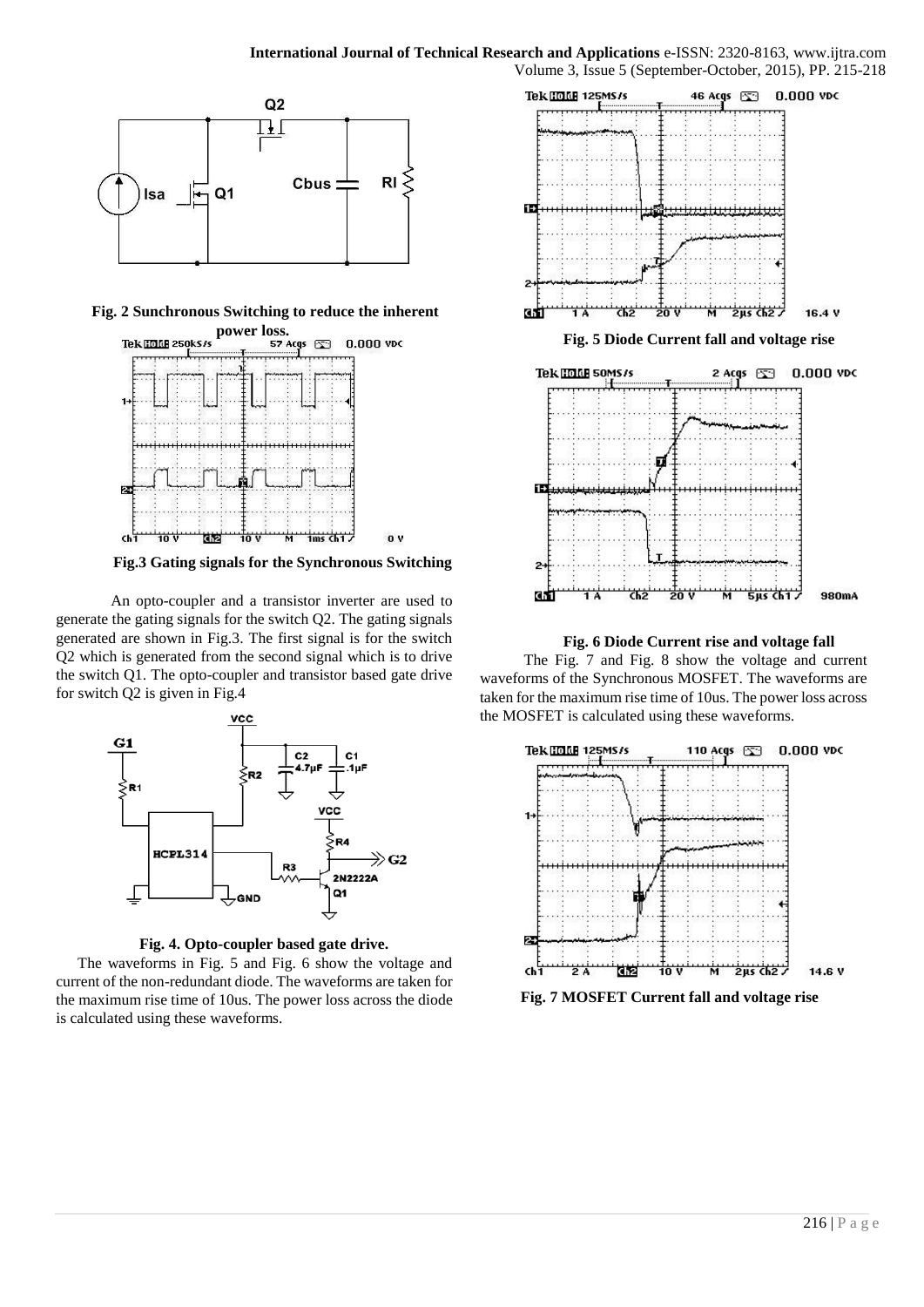

#### **Fig. 8 MOSFET Current rise and voltage fall**

The power loss comparison between diode and MOSFET is given in Table 1. The power loss for the MOSFET is calculated for the maximum rise time of 10us. From the table it is clear that the power loss across the MOSFET is very less compared to the power loss across the diode. Even if two MOSFETs are incorporated for the redundancy, still the power loss will be less compared to the diode.

Table I. POWER LOSS COMPARISON

| Switch Type | Power Loss (W) | Reduction (%) |
|-------------|----------------|---------------|
| Diode       | 5.1096         | 51.36         |
| MOSFET      | 2.485          |               |

#### IV. SINGLE STRING SWITCHING

The conventional way of hysteresis setting allows all the string to be switching depending on the load condition. The noise coupling with the neighboring circuit is more in this case. A novel technique of hysteresis setting is proposed to reduce the noise generated. The current and the proposed hysteresis techniques are shown in Fig. 9 and Fig. 10.



Fig. 9 Present hysteresis levels





The smallest hysteresis level dictates the bus ripple. The levels of hysteresis comparator for the new technique (Figure 10) is given,

| $LTP1=1V$   | $LTP2=0.5V$ | LTP $3=0V$ |
|-------------|-------------|------------|
| $UTP1 = 2V$ | $UTP2=2.5V$ | $IITP3=3V$ |

The advantage offered by the introduced topology is that only one MOSFET experiences switching whereas the others are either shunt or open. So if the switching string is shielded then the noise coupling with the neighboring circuit drastically reduces.

The gating signals generated with the new hysteresis levels for the different load conditions are shown in Figure 11, 12 and 13.



Fig.11.Minimum Load Condition